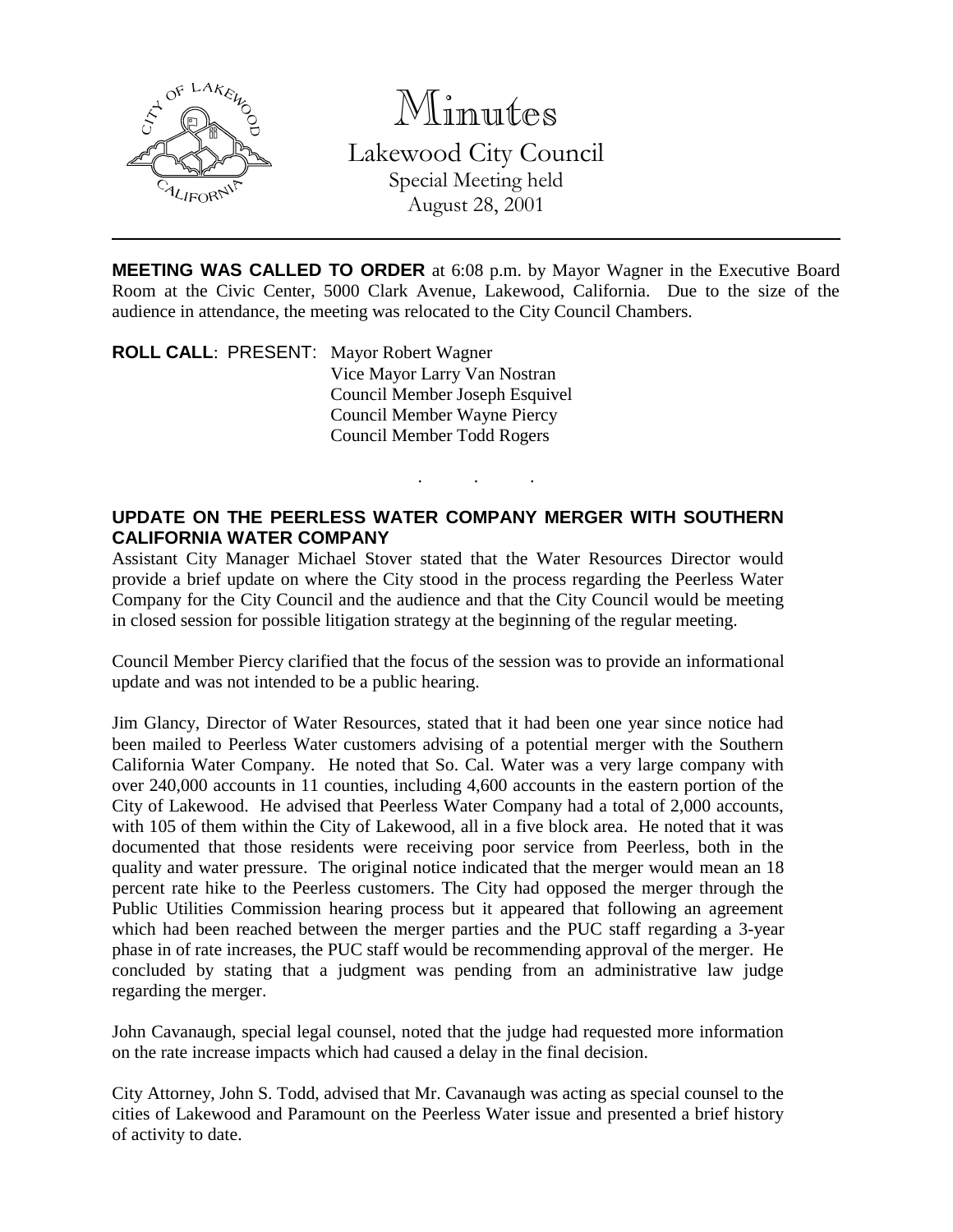City Council Minutes August 28, 2001 Page 2

# **UPDATE ON THE PEERLESS WATER COMPANY MERGER WITH SOUTHERN CALIFORNIA WATER COMPANY** - Continued

Mr. Cavanaugh stated that initially the PUC staff had advocated denial of the merger based on the rate impacts, but had subsequently struck a deal with the merger parties. He noted that the decision of the administrative law judge would be in the form of a recommendation to the PUC.

Responding to questions from the City Attorney, Mr. Cavanaugh stated that there would be a further opportunity to be heard before the PUC and that although it would be rare for the PUC to disagree with the recommendation of the administrative law judge, they were not bound by the judge's decision and could make their decision based on other factors.

Mr. Glancy responded to a question from the City Attorney by stating that although the City had made an offer for the voluntary purchase of the Peerless accounts in Lakewood, the replies had not been favorable.

Mr. Glancy stated that Southern California Water Company did have the necessary resources to upgrade the Peerless system and improve service, but at substantially higher rates. He noted that the system would be operated as a separate system and not interconnected with the larger So. Cal. Water Co. system and that the lack of interconnection would leave the system with no backup. He stated that since the City of Lakewood water system was contiguous, interconnection would be straightforward and could provide those water customers with better service as part of a large system. He further stated that although So. Cal. Water Co. could properly serve those water customers, the customers would have to pay for all the necessary system improvements and that a portion of the cost of improvements would be shared by all So. Cal. Water Co. customers in the area, including those in the eastern portion of Lakewood.

Council Member Rogers inquired if there was any possible scenario where the City might be able to acquire the Lakewood customers in a friendly manner rather than through an eminent domain process. Mr. Glancy responded by stating that there had been some conversation with So. Cal. Water Co. management about the possible acquisition after the merger, but no guarantees were offered. He also noted that they were not happy with the City's interference with the PUC merger process.

Responding to a question from Council Member Esquivel, Mr. Cavanaugh stated that once the PUC received the recommendation of the administrative law judge regarding the merger settlement agreement, they could either approve or deny the agreement. Denying the agreement would mean the merger would not go forward.

Mayor Wagner inquired if there was any chance that the PUC might make a decision that would be favorable to the City if both the PUC staff and the administrative law judge recommend approval. Mr. Cavanaugh stated that although it would be much more difficult, the PUC still had the authority to make its own decision. He also noted that the PUC was under significant pressure to be helpful to utility customers.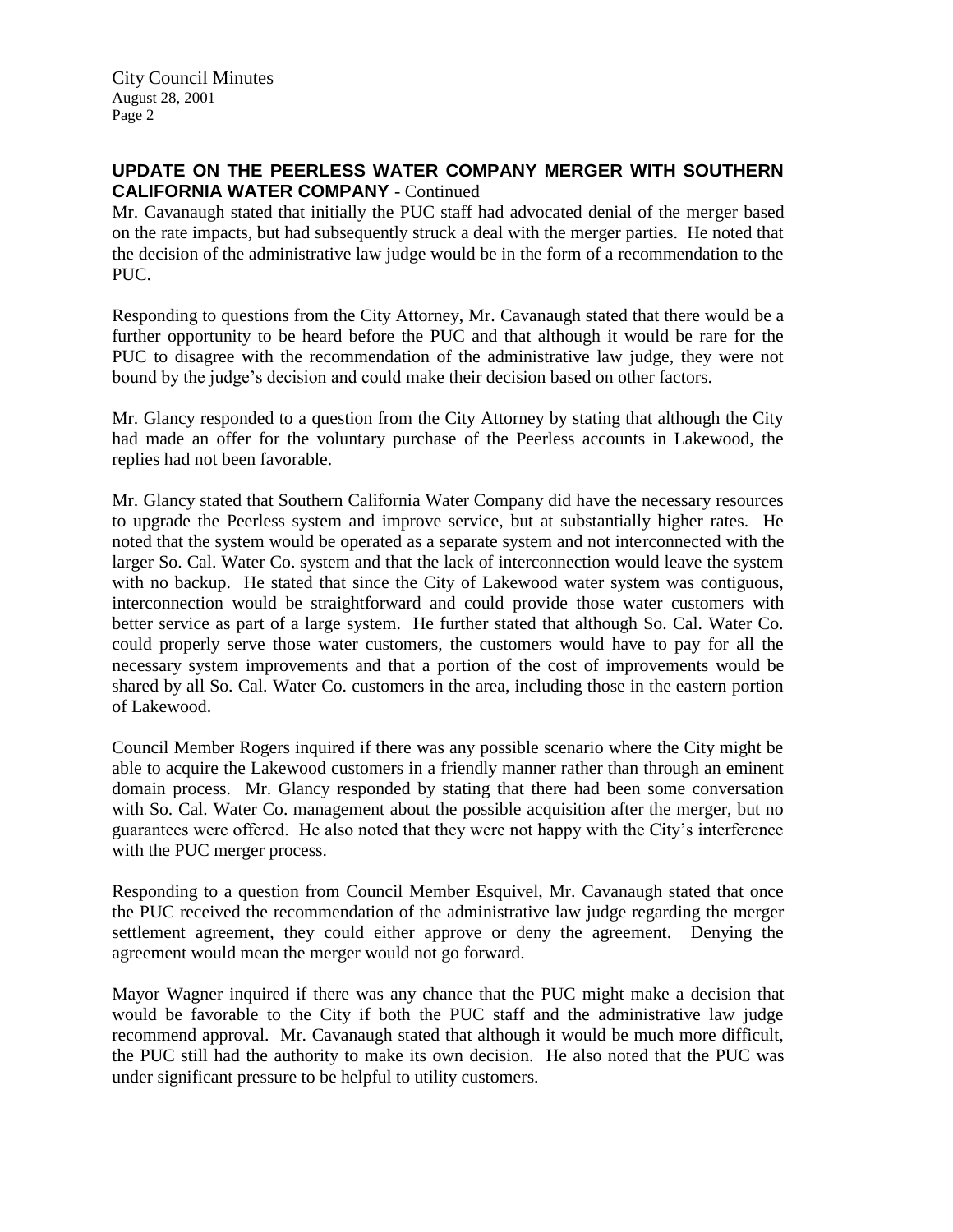City Council Minutes August 28, 2001 Page 3

### **UPDATE ON THE PEERLESS WATER COMPANY MERGER WITH SOUTHERN CALIFORNIA WATER COMPANY** - Continued

Mr. Glancy reported that although the City of Lakewood had not ever been approached by Peerless to purchase the accounts in the City, there were other private companies who could be interested in taking over service to that area.

Mayor Wagner noted that as a comparison of current water rates, for the same quantity of water Lakewood system customers would pay \$44.90, Peerless system customers would pay \$73.00 and So. Cal. Water Co. system customers would pay \$84.00.

Responding to a question from Council Member Piercy, Mr. Glancy stated that the capital improvements necessary to the Peerless system would cause rates to rise for all So. Cal. Water Co. system customers in the area, including those in the eastern portion of Lakewood.

Council Member Rogers inquired if the PUC decision on the merger had to be an "all-ornothing" decision or whether they could opt to exclude the Lakewood portion from the merger. Mr. Cavanaugh stated that the PUC could give conditional approval to the merger and eliminate the Lakewood and Paramount sections of the system, but it would probably be too complicated for the PUC to give it much consideration.

. . .

At 6:49 p.m., the Mayor Wagner called for a recess. At 6:55 p.m., the City Council reconvened in the Executive Board Room with all members present.

. . .

#### **THE WEST SAN GABRIEL RIVER RECREATION AREA PROJECT**

Dave Rodda, Director of Recreation and Community Services, and Community Services Coordinator Dave Allen displayed slides and gave a presentation on a proposed project for a recreation area on the west side of the San Gabriel River. Mr. Rodda stated that the proposed project would provide for improvements, such as landscaping and trails, for the 28 acres of open space along the west side of the San Gabriel River, north of Carson Street, directly across from Rynerson Park and the Lakewood Equestrian Center. Mr. Allen reported that in November, 2000, the voters in California had approved Proposition 12, funding San Gabriel and Lower Los Angeles Rivers and Mountains Conservancy Projects. The Gateway Cities Council of Governments had requested potential projects which might meet criteria for those funds and had successfully submitted our proposed project. He advised, however, that although the cost of the project was estimated at \$2.5 million, only \$1 million had been awarded for the project. Due to the funding shortfall, a phased project was recommended.

Council Member Piercy noted that as the City's representative to the Gateway Cities COG, he was very pleased about the grant award and that considering the limited amount of funding to be awarded, it was quite a coup for Lakewood to have been chosen.